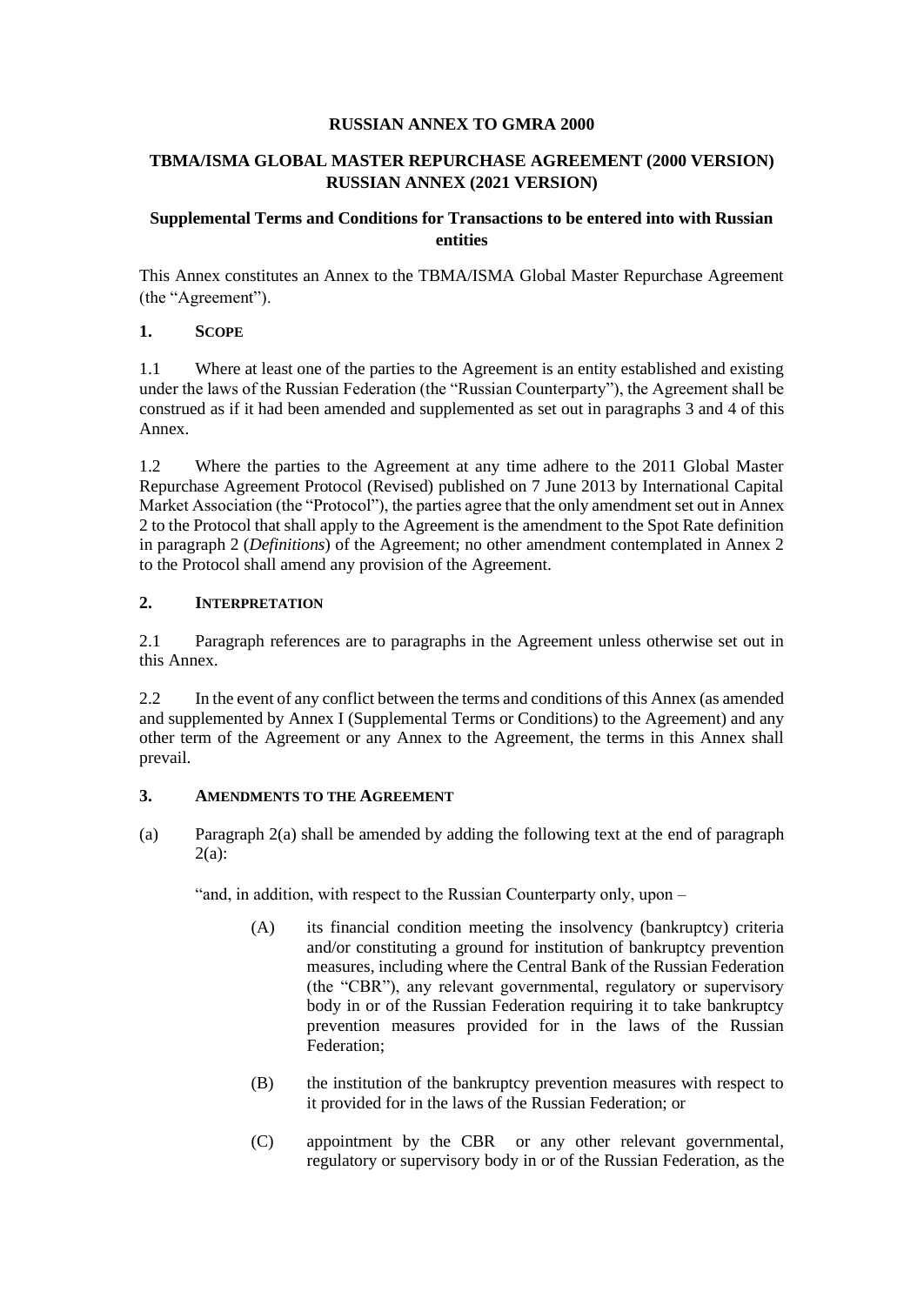case may be, of a temporary administration (*vremennaya administratsiya*) with respect to it; or

- (D) filing of a petition for bankruptcy (*zayavlenie o priznanii dolzhnika bankrotom*) or liquidation (*likvidatsiya*) with a state commercial (*arbitrazhny*) court (or any other competent court), provided that only in the case of a petition filed by a competing creditor, such petition has not been stayed or dismissed within 30 calendar days of acceptance of such petition; or
- (E) commencement of bankruptcy proceedings, including supervision (*nabludenie*), financial rehabilitation (*finansovoe ozdorovlenie*), external management (*vneshnee upravlenie*) or liquidation procedure (*konkursnoe proizvodstvo*), as the case may be; or
- (F) the declaration of it insolvent by a state commercial (*arbitrazhny*) court (or any other competent court) and (or) the commencement of liquidation procedure (*konkursnoe proizvodstvo*); and
- (G) if the Russian Counterparty is a credit organisation, also upon
	- (1) filing of a petition (including by the temporary administration (*vremennaya adminstratsiya*) on its behalf) with the CBR for revocation, suspension or cancellation of its banking licence, provided that such petition has not been stayed or dismissed within 15 calendar days of its filing; or
	- (2) the revocation, cancellation or suspension by the CBR of its banking licence; or
	- (2A) the introduction by the CBR of a moratorium on the satisfaction of claims of creditors of a credit organisation; or
	- (3) the CBR requiring the replacement of its sole executive body, its deputies, any member of its collegiate executive body, chief accountant, its deputies, any member of its board of directors (supervising board); or
- (H) the revocation, cancellation or suspension by the relevant governmental, regulatory or supervisory body in or of the Russian Federation of its insurance licence or professional securities market participant licence (as appropriate), and such revocation, cancellation or suspension is reasonably likely to adversely affect the ability of the Russian Counterparty to perform its obligations under the Agreement and/or the validity, legality or enforceability of any of the material provisions of this Agreement; or
- (I) its taking any action in furtherance of, or indicating its consent to, approval of, or acquiescence in, any of the foregoing acts; or
- (J) its shareholders (participants) taking a resolution for its liquidation, dissolution or winding-up or its filing of a petition with a state commercial (*arbitrazhny*) court (or any other competent court) for liquidation, dissolution or winding-up; or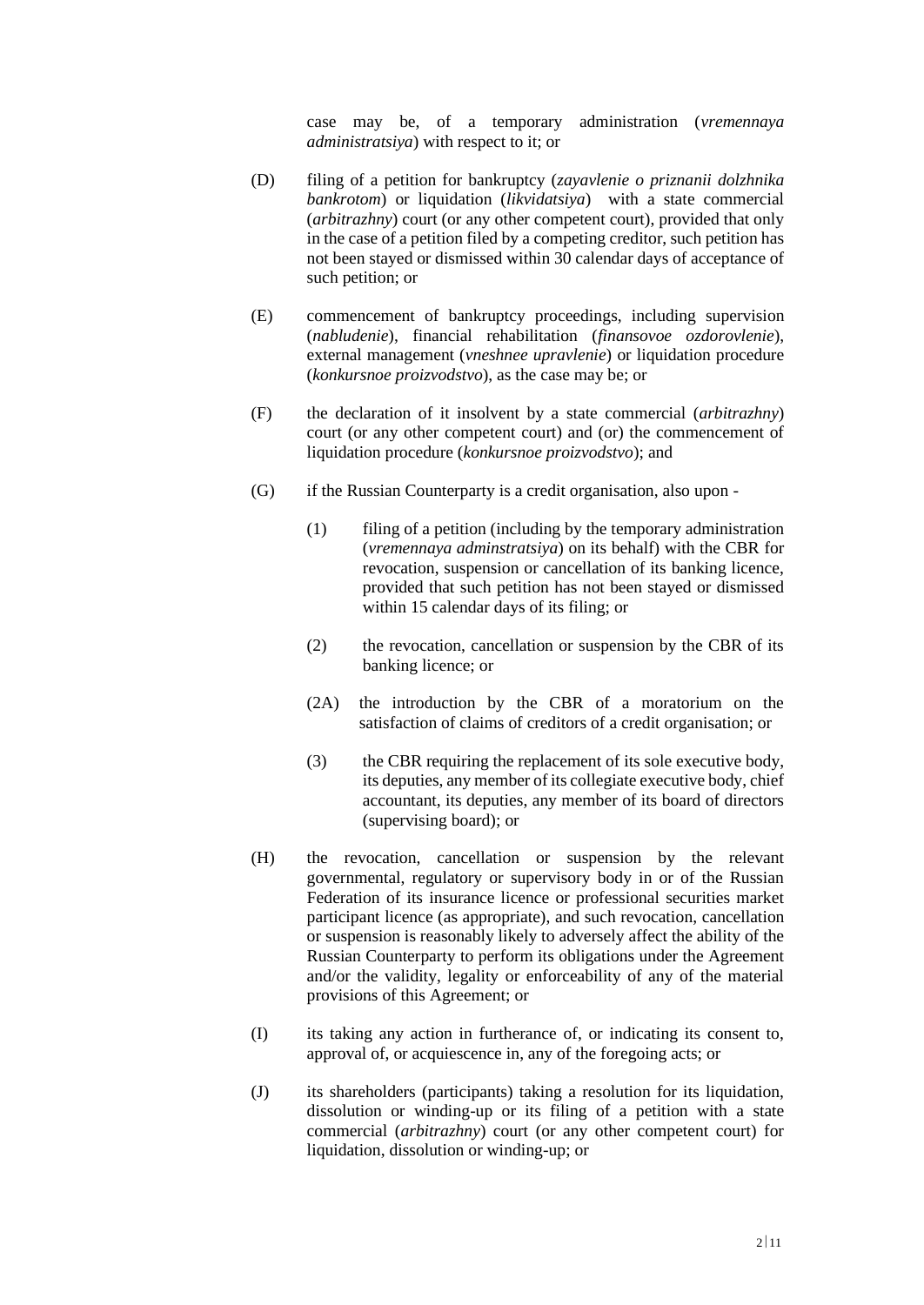- (K) appointment of a liquidator (*likvidator*) or liquidation commission (*likvidatsionnaya komissiya*) in respect of it in accordance with the laws of the Russian Federation; or
- (L) any other analogous steps, actions or procedures applicable to it provided for in the legislation of the Russian Federation."
- (b) Sub-paragraph 2(l) shall be deleted in its entirety and replaced with the following:

""Default Notice", a written notice served by the non-Defaulting Party on the Defaulting Party under sub-paragraph 10(b) designating a day as an Early Termination Date;".

(c) Sub-paragraph 2(ee) shall be deleted in its entirety and replaced with the following:

"the "Net Margin" provided to a party at any time, the sum of: (i) the amount of Net Cash Margin held by that party (if any) together with any Cash Margin Differential accrued on such Net Cash Margin which has not been paid to the other party; and (ii) the excess (if any) at that time of: (A) the Market Value of Margin Securities transferred to that party under paragraph 4(a) (excluding any Margin Securities in respect of which Equivalent Margin Securities have been transferred to the other party) over, (B) the Market Value of Margin Securities transferred to the other party under paragraph 4(a) (excluding any Margin Securities in respect of which Equivalent Margin Securities have been transferred to the first party) and for this purpose any amounts not denominated in the Base Currency shall be converted into the Base Currency at the Spot Rate prevailing at the relevant time;"

- (d) Sub-paragraph 2(ii) shall be amended by inserting the words "or the Early Termination Date (as appropriate);" in the last line after the words "the Repurchase Date".
- (e) Sub-paragraph 2(uu) shall be deleted in its entirety and replaced with the following:

""Termination", with respect to any Transaction,

- (A) If no Early Termination Date has occurred or has been designated pursuant to sub-paragraph 10(b), refers to the requirement, with respect to such Transaction, for Buyer to sell Equivalent Securities against payment by Seller of the Repurchase Price in accordance with paragraph 3(f); and
- (B) If an Early Termination Date has occurred or has been designated pursuant to sub-paragraph 10(b), refers to the requirement for the relevant party to pay the Early Termination Amount (if any),

and reference to a Transaction having a "fixed term" or being "terminable upon demand" shall be construed accordingly."

- (f) Sub-paragraph 2(ww) shall be amended by replacing the words "paragraph  $10(g)$  or 10(h)" with the words "paragraphs 10(b),  $10(g)$  or  $10(h)$ " in the fourth line of the subparagraph.
- $(g)$  Sub-paragraph 3(d) shall be deleted in its entirety and replaced with the following:

"Termination of a Transaction will be effected: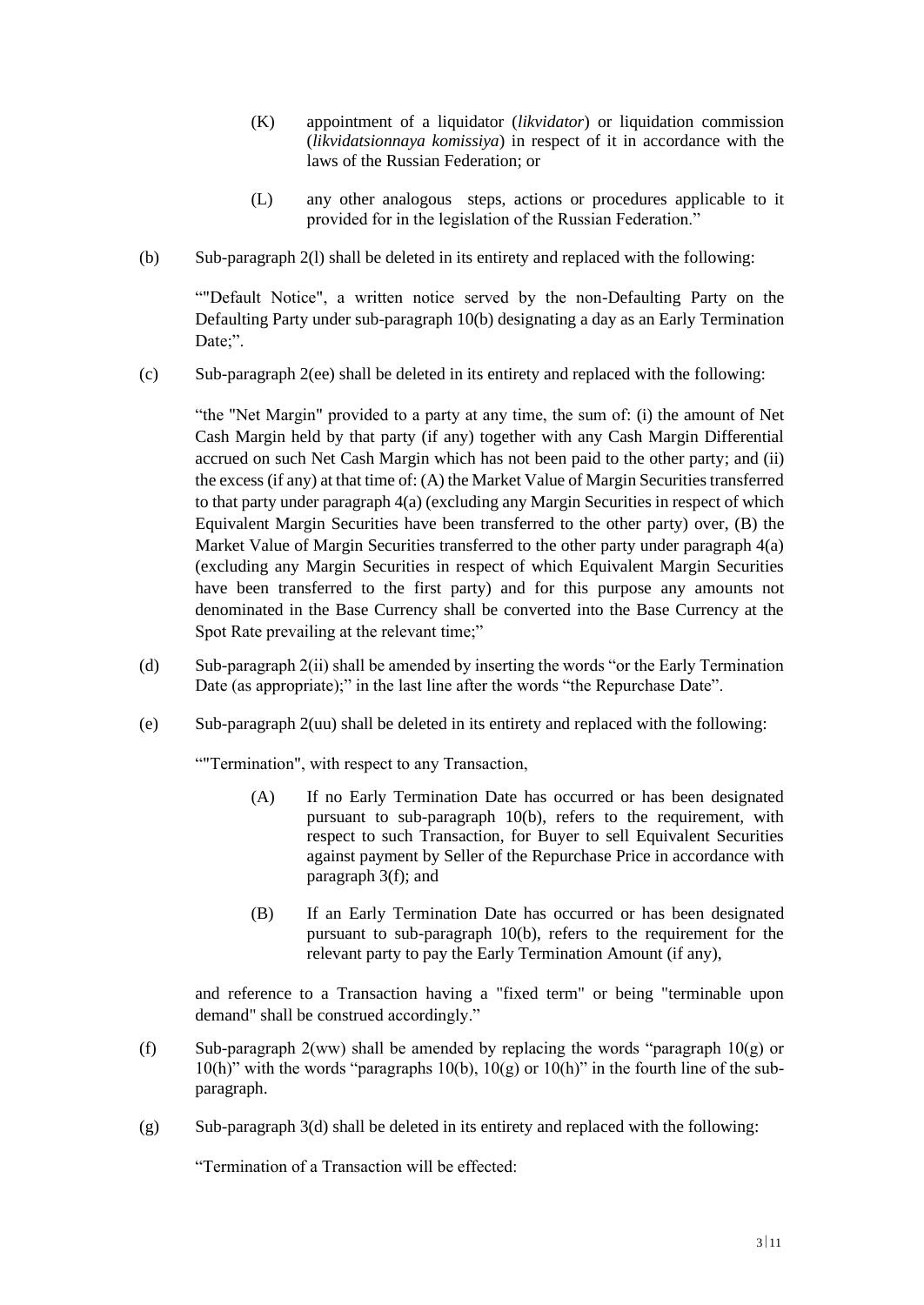- (i) in the case of on demand Transactions, on the date specified for Termination in such demand; and
- (ii) in the case of fixed term Transactions, on the date fixed for Termination,

except in each case where sub-paragraph 10(b) hereof applies, in which case Termination of a Transaction will be effected on the Early Termination Date."

(h) Sub-paragraph 4(d) shall be deleted in its entirety and replaced with the following:

"To the extent that a party calling for a Margin Transfer has previously:

- (i) paid Cash Margin and, as a result, the other party has held the Net Cash Margin; or
- (ii) delivered Margin Securities in respect of which Equivalent Margin Securities have not been delivered to it,

that party shall be entitled to require that such Margin Transfer be satisfied first by the payment of Cash Margin or the delivery of Equivalent Margin Securities but, subject to this, the composition of a Margin Transfer shall be at the option of the party making such Margin Transfer."

(i) Sub-paragraph 4(f) shall be deleted in its entirety and replaced with the following:

"A payment of Cash Margin shall not give rise to a debt owing from the party receiving such payment to the party making such payment. The party making such payment shall have no claim with respect to the repayment thereof. Notwithstanding the foregoing, nothing herein shall limit the right of the party making such payment to require the other party to pay Cash Margin if the first party has a Net Exposure as a result of any prior payment of Cash Margin or otherwise.

The parties may specify in Annex I that Cash Margin Differential shall be payable with respect to the Net Cash Margin by a party holding such Net Cash Margin at such times as may be specified in Annex I.

For the purposes hereof –

"Cash Margin Differential" means with respect to the Net Cash Margin held by a party, an amount obtained by application of Cash Margin Rate to the Net Cash Margin held by such party as set out in Annex I;

"Cash Margin Rate" has the meaning specified in Annex I; and

"Net Cash Margin" held by a party at any time means the excess (if any) at that time of: (i) the sum of the amounts of Cash Margin paid to that party over, (ii) the sum of the amounts of Cash Margin paid by that party to the other party, and for this purpose any amounts not denominated in the Base Currency shall be converted into the Base Currency at the Spot Rate prevailing at the relevant time."

(j) Sub-paragraph 5(i) shall be amended by adding the words ", and no Early Termination Date with respect to such Transaction has occurred prior to such Income Payment Date," after the phrase "where the Term of a particular Transaction extends over an Income Payment Date in respect of any Securities subject to that Transaction".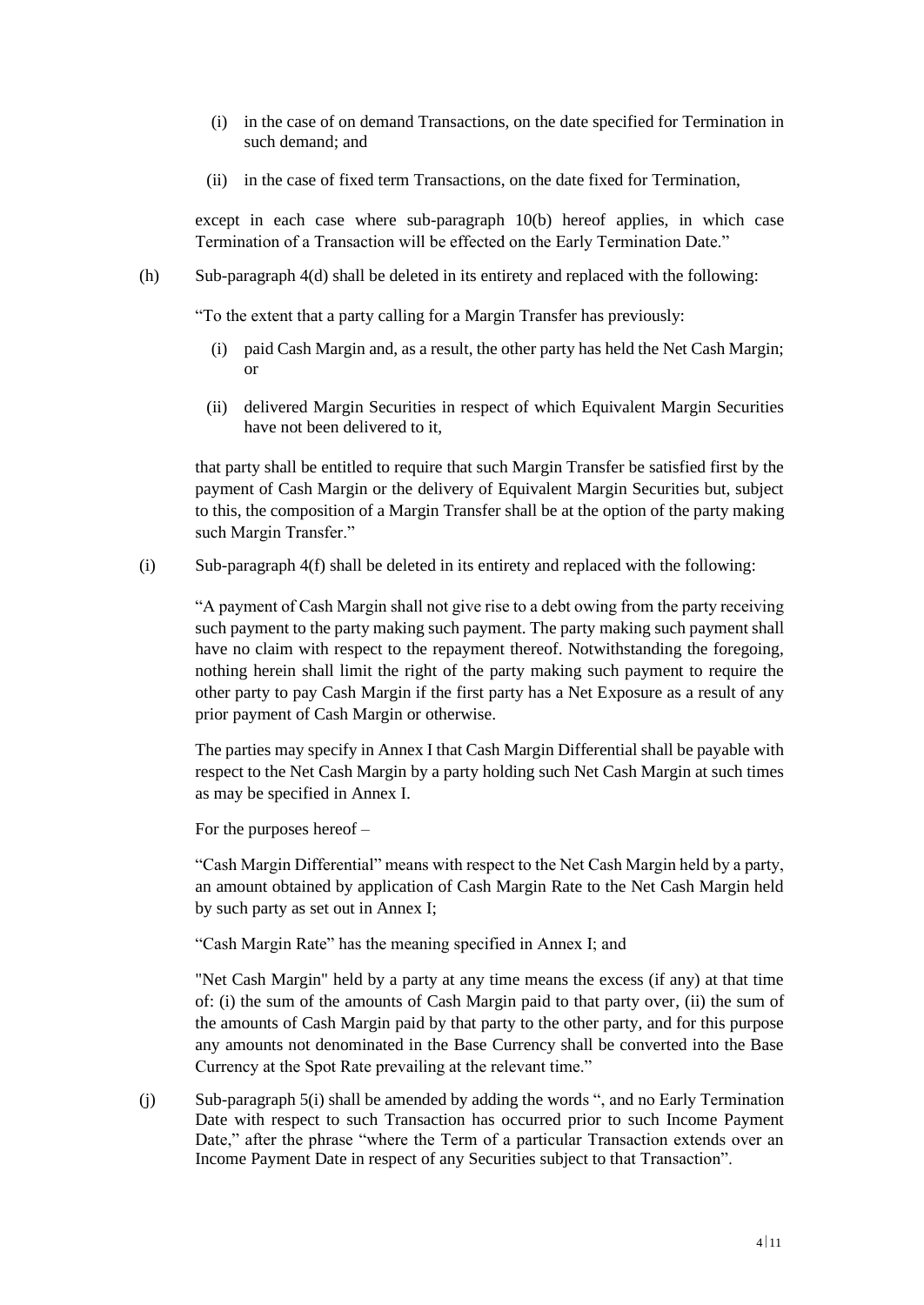- (k) Sub-paragraph 6(f) shall be amended by adding the words "*Net Cash Margin, Cash Margin Differential*" after the words "*Repurchase Price*" in the second line of the subparagraph.
- (l) Sub-paragraph 6(j) shall be amended by deleting the phrase "(being events which, upon the serving of a Default Notice, would be an Event of Default with respect to the other party)".
- (m) Sub-paragraph 7(a) shall be amended by replacing the cross-reference " $10(c)(ii)$ " with the cross-reference " $10(c)$ " in the third line of that sub-paragraph.
- (n) Paragraph 10 shall be amended by deleting the phrase "and the non-Defaulting Party serves a Default Notice on the Defaulting Party" in the end of each of sub-paragraphs  $(a)(i)$  to  $(a)(x)$ .
- (o) Sub-paragraph  $10(a)(iii)$  shall be amended by replacing the words "under subparagraph  $(g)$  or  $(h)$  with the words "under sub-paragraphs  $(g)$  or  $(h)$ ".
- (p) Sub-paragraph 10(a)(vi) shall be amended by deleting the phrase "and (except in the case of an Act of Insolvency which is the presentation of a petition for winding-up or any analogous proceeding or the appointment of a liquidator or analogous officer of the Defaulting Party in which case no such notice shall be required)".
- (q) Sub-paragraphs 10(b) and (c) shall be deleted in their entirety and replaced with the following:
	- "(b) If at any time an Event of Default (other than an Act of Insolvency specified under sub-paragraph  $2(a)(F)$ ,  $2(a)(G)(2)$  or  $2(a)(G)(2A)$ ) with respect to a party occurs and is then continuing, the other party may, by not more than 20 days notice to the Defaulting Party specifying the relevant Event of Default, designate a day not earlier than the day such notice is effective as an early termination date ("Early Termination Date") in respect of all outstanding Transactions.

If a notice designating an Early Termination Date is given under this subparagraph 10(b), all obligations of the parties with respect to all Transactions then outstanding will be terminated on the Early Termination Date, whether or not the relevant Event of Default is then continuing.

If at any time an Act of Insolvency which is specified in sub-paragraph  $2(a)(F)$ ,  $2(a)(G)(2)$  or  $2(a)(G)(2A)$  has occurred, an Early Termination Date with respect to all Transactions then outstanding will automatically occur on a day immediately preceding the day that such Act of Insolvency occurred ("Automatic Early Termination").

If an Early Termination Date occurs, the amount, if any, payable by a party in respect of that Early Termination Date ("Early Termination Amount") will be determined pursuant to sub-paragraph 10(c) below.

(c) For the purposes of paragraph 10(b) above the Early Termination Amount shall be calculated in accordance with the following formula:

$$
\sum_{i=1}^{n} (A_{i} - B_{i}) + C_{A} - C_{B} + D_{A} - D_{B} + E_{A} - E_{B}, where:
$$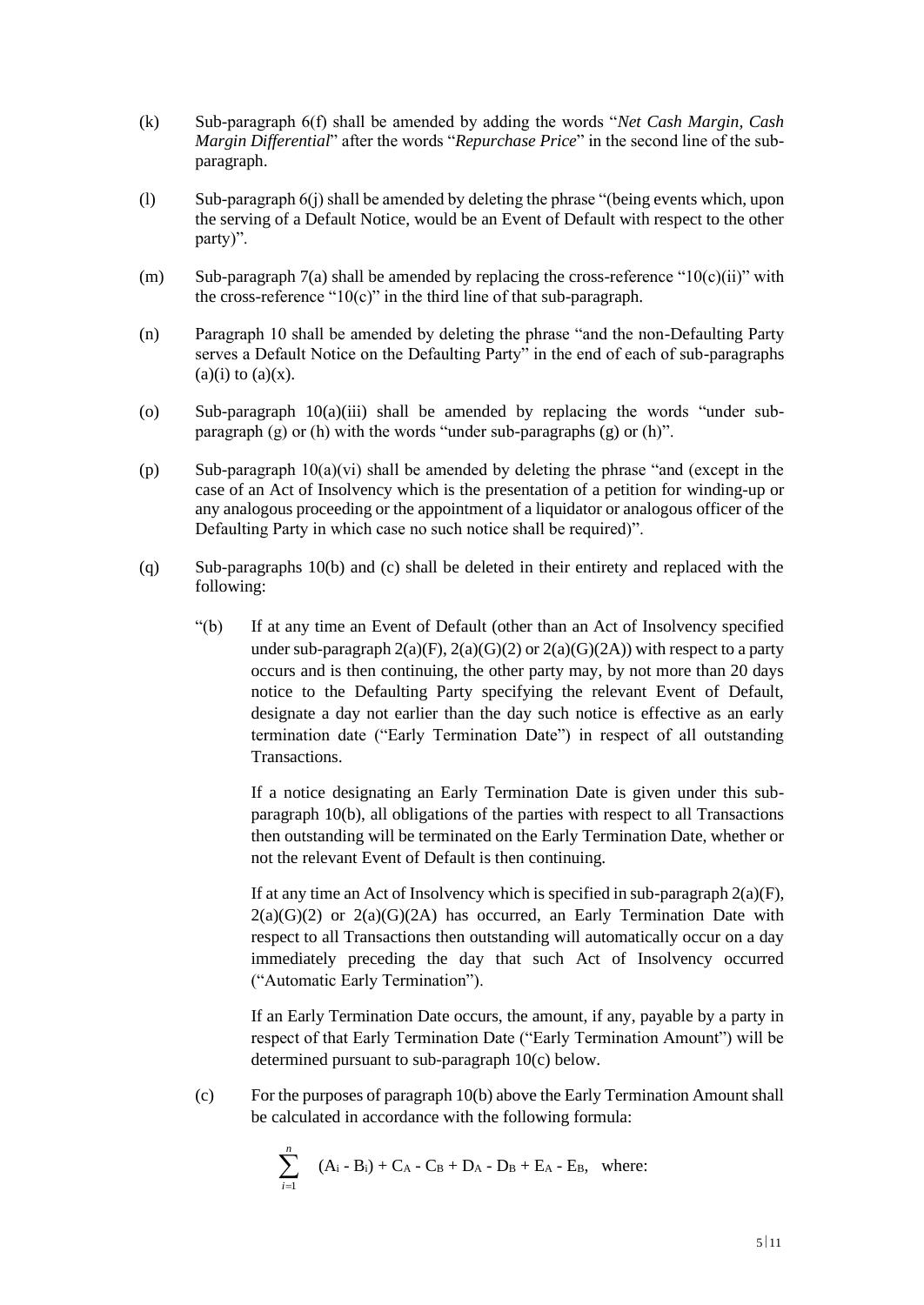- **A =** in relation to a Transaction, the sum of the following amounts calculated as at the Early Termination Date:
	- (i) Default Market Values of the Equivalent Securities which would have been deliverable by Party A to Party B (if any);
	- (ii) Repurchase Price (if any) calculated to (but excluding) the Early Termination Date which would have been payable by Party A to Party B;
	- (iii) any amounts pursuant to paragraph 5, which would have been payable by Party A to Party B as of the Early Termination Date;
	- (iv) any other amounts owing or which would have been owing from Party A to Party B under that Transaction.
- **B =** in relation to a Transaction, the sum of the following amounts calculated as at the Early Termination Date:
	- (i) Default Market Values of the Equivalent Securities which would have been deliverable by Party B to Party A (if any);
	- (ii) Repurchase Price (if any) calculated to (but excluding) the Early Termination Date which would have been payable by Party B to Party A;
	- (iii) any amounts pursuant to paragraph 5, which would have been payable by Party B to Party A as of the Early Termination Date;
	- (iv) any other amounts owing or which would have been owing from Party B to Party A under that Transaction.
- $C_A$  = the amount of Net Cash Margin held by Party A (if any) and relevant Cash Margin Differential calculated to (but excluding) the Early Termination Date which has not been paid to Party B.
- $C_B$  = the amount of Net Cash Margin held by Party B (if any) and relevant Cash Margin Differential calculated to (but excluding) the Early Termination Date which has not been paid to Party A.
- $D_A$  = the amount of Default Market Value of Equivalent Margin Securities (if any) which have not been transferred by Party A to Party B;
- $D_B$  = the amount of Default Market Value of Equivalent Margin Securities (if any) which have not been transferred by Party B to Party A;
- $\mathbf{E}_A$  = the sum of any other amounts owing or which would have been owing from Party A to Party B under this Agreement (without duplication of amounts calculated under A(iv)).
- $\mathbf{E}_B$  = the sum of any other amounts owing or which would have been owing from Party B to Party A under this Agreement (without duplication of amounts calculated under B(iv)).
- **n** = the number of outstanding Transactions under this Agreement.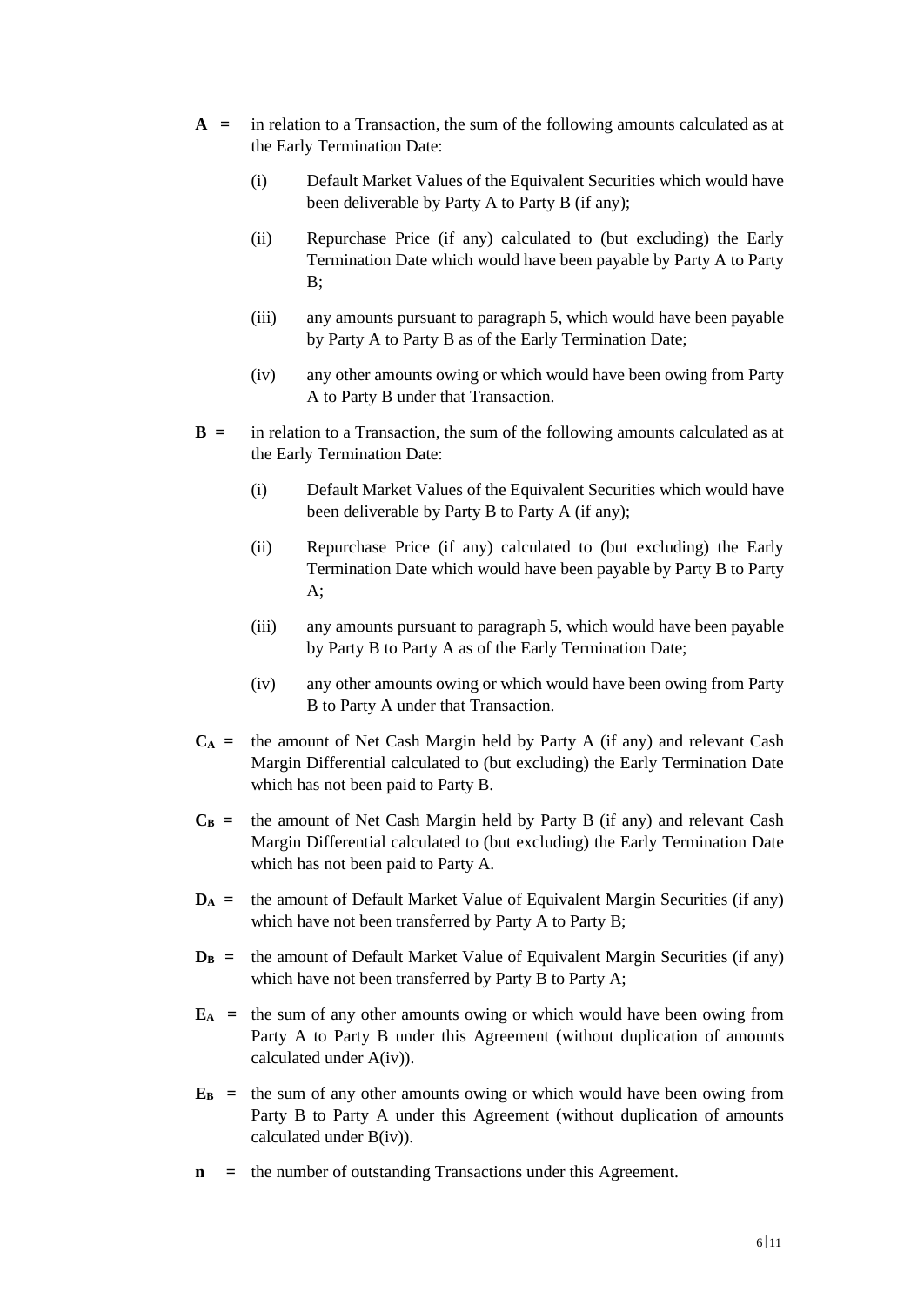If the Early Termination Amount is a positive number, an amount equal to the Early Termination Amount shall be payable by Party A to Party B. If the Early Termination Amount is a negative number an amount equal to the Early Termination Amount shall be payable by Party B to Party A. In each case the Early Termination Amount shall be due and payable on the Business Day following the day on which notice of the Early Termination Amount payable given by the non-Defaulting Party is effective and, if the Early Termination Amount has been determined upon an Event of Default that has occurred on the applicable Repurchase Date as set out in sub-paragraph  $10(a)(i)$  or  $10(a)(ii)$ , in any event not later than 30 calendar days following such Repurchase Date, in each case without prejudice to paragraph 12 of the Agreement. For the purposes of calculating the Early Termination Amount all sums not denominated in the Base Currency shall be converted into the Base Currency on the relevant date at the Spot Rate prevailing at the relevant time.

Notwithstanding anything contained to the contrary in the Agreement, the Early Termination Amount determined in connection with an Event of Default which is an Act of Insolvency specified in sub-paragraphs  $2(a)(E)$ ,  $2(a)(F)$ ,  $2(a)(G)(2)$ ,  $2(a)(G)(2A)$  or, if analogous thereto, sub-paragraph  $2(a)(L)$ , shall not include any amounts of default interest or lost profit."

 $(r)$  Sub-paragraph  $10(d)(ii)$  shall be deleted in its entirety and replaced with the following:

"the "Default Valuation Time" means, in relation to an Event of Default, the close of business in the Appropriate Market on the fifth dealing day after the Early Termination Date occurs or where Automatic Early Termination occurs, the close of business on the fifth dealing day after the day on which the non-Defaulting Party first became aware of such Automatic Early Termination;".

 $(s)$  Sub-paragraph 10(d)(iii) shall be deleted in its entirety and replaced with the following:

"the "Deliverable Securities" means the Equivalent Securities which would have been deliverable to the non-Defaulting Party by the Defaulting Party but for the occurrence of the Early Termination Date, or Equivalent Margin Securities which have not been transferred to the non-Defaulting Party by the Defaulting Party";

(t) Sub-paragraph  $10(d)(v)$  shall be deleted in its entirety and replaced with the following:

"the "Receivable Securities" means the Equivalent Securities which would, but for the occurrence of the Early Termination Date, have been deliverable to the Defaulting Party by the non-Defaulting Party, or Equivalent Margin Securities which have not been transferred to the Defaulting Party by the non-Defaulting Party;"

- (u) Sub-paragraph  $10(e)(i)$  shall be amended as follows:
	- (i) the words "the relevant Event of Default" in the first line of sub-paragraph 10(e)(i) shall be deleted and replaced by "the Early Termination Date";
	- (ii) the words "the relevant Event of Default" in the first line of sub-paragraph 10(e)(i)(A) shall be deleted and replaced by "the Early Termination Date".
- $(v)$  Sub-paragraph 10(h)(iii) shall be deleted in its entirety and replaced with the following: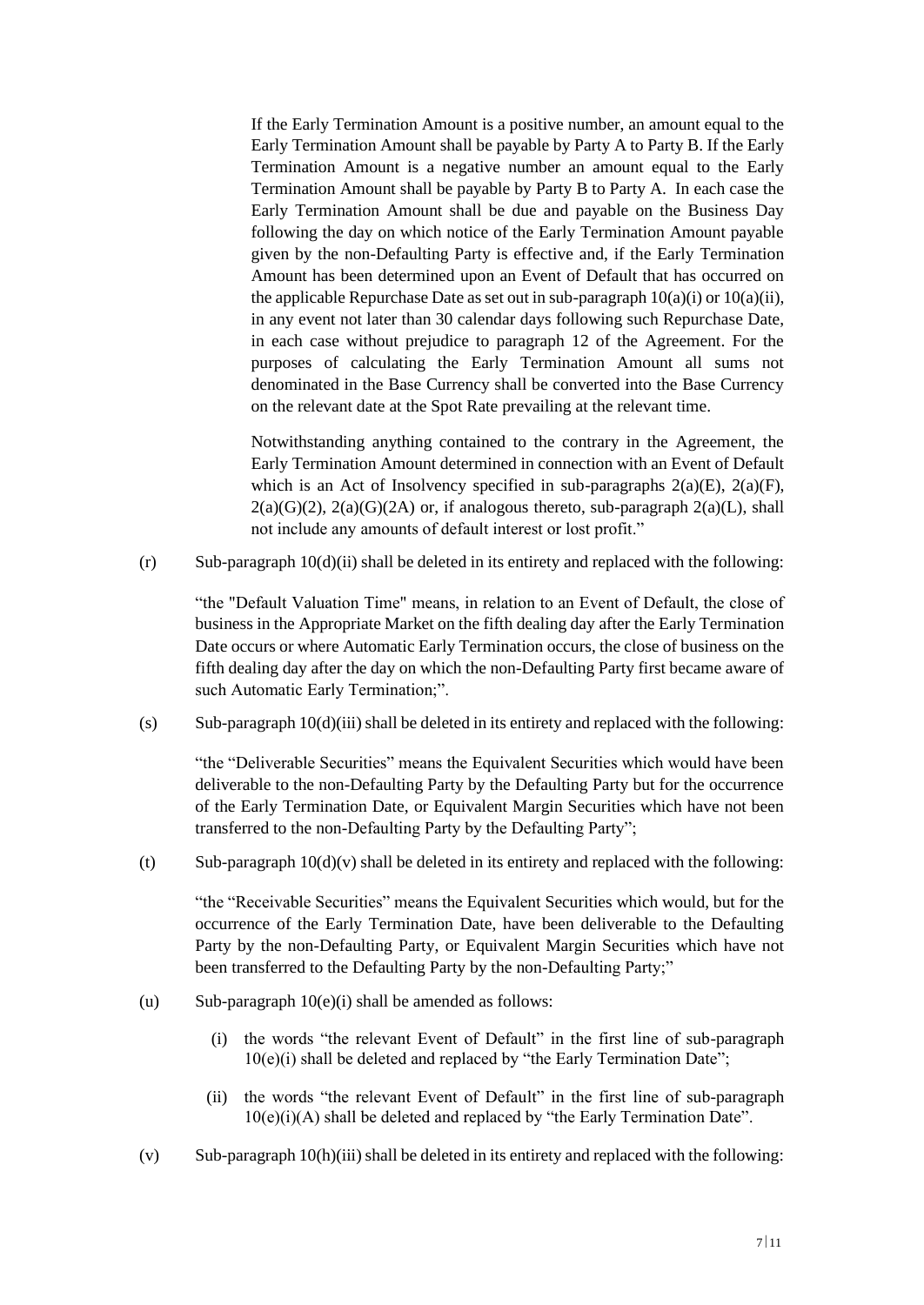- "(iii) at any time while such failure continues, by written notice to Buyer declare that that Transaction (but only that Transaction) shall be terminated immediately in accordance with sub-paragraph 10(c) of this Agreement (disregarding for this purpose the values of  $C_A$ ,  $C_B$ ,  $D_A$ ,  $D_B$ ,  $E_A$  and  $E_B$  in the formula contained in that sub-paragraph and as if references to the Early Termination Date were to the date on which notice was given under this sub-paragraph (iii)). The Early Termination Amount in relation to that Transaction shall be paid not later than 30 calendar days of the applicable Repurchase Date."
- (w) Sub-paragraph 10(l) shall be amended by deleting the words "or an event which, upon the serving of a Default Notice, would be an Event of Default".
- (x) Sub-paragraph 14(c) shall be deleted in its entirety and replaced with the following:
	- "(c) If  $-$ 
		- (i) there occurs in relation to either party an Event of Default; and
		- (ii) the non-Defaulting Party, having made all practicable efforts to do so, including having attempted to use at least two of the methods specified in sub-paragraph  $(b)(ii)$ ,  $(iii)$  or  $(v)$  above, has been unable to serve a Default Notice by one of the methods specified in those subparagraphs (or such of those methods as are normally used by the non-Defaulting Party when communicating with the Defaulting Party),

the non-Defaulting Party may sign a written notice (a "Special Default Notice") which –

- $(A)$  specifies the relevant event referred to in paragraph 10(a) which has occurred in relation to the Defaulting Party;
- (B) specifies the Early Termination Date designated in the Default Notice;
- (C) states that the non-Defaulting Party, having made all practicable efforts to do so, including having attempted to use at least two of the methods specified in sub-paragraph (b)(ii), (iii) or (v) above, has been unable to serve a Default Notice by one of the methods specified in those sub-paragraphs (or such of those methods as are normally used by the non-Defaulting Party when communicating to the Defaulting Party); and
- (D) specifies the date on which, and the time at which, the Special Default Notice is signed by the non-Defaulting Party.

On the signature of a Special Default Notice the Early Termination Date shall occur as designated in the Default Notice. A Special Default Notice shall be given to the Defaulting Party as soon as is practicable after it is signed.".

### **4. REPOSITORY**

(a) A person or persons specified in Annex I (which may also include any party to this Agreement) shall be hereby designated by the parties as a reporting person for the purposes of the Reporting Regulations (as defined below) (a "Reporting Person" and if more than one party is specified, the "Reporting Persons") to provide information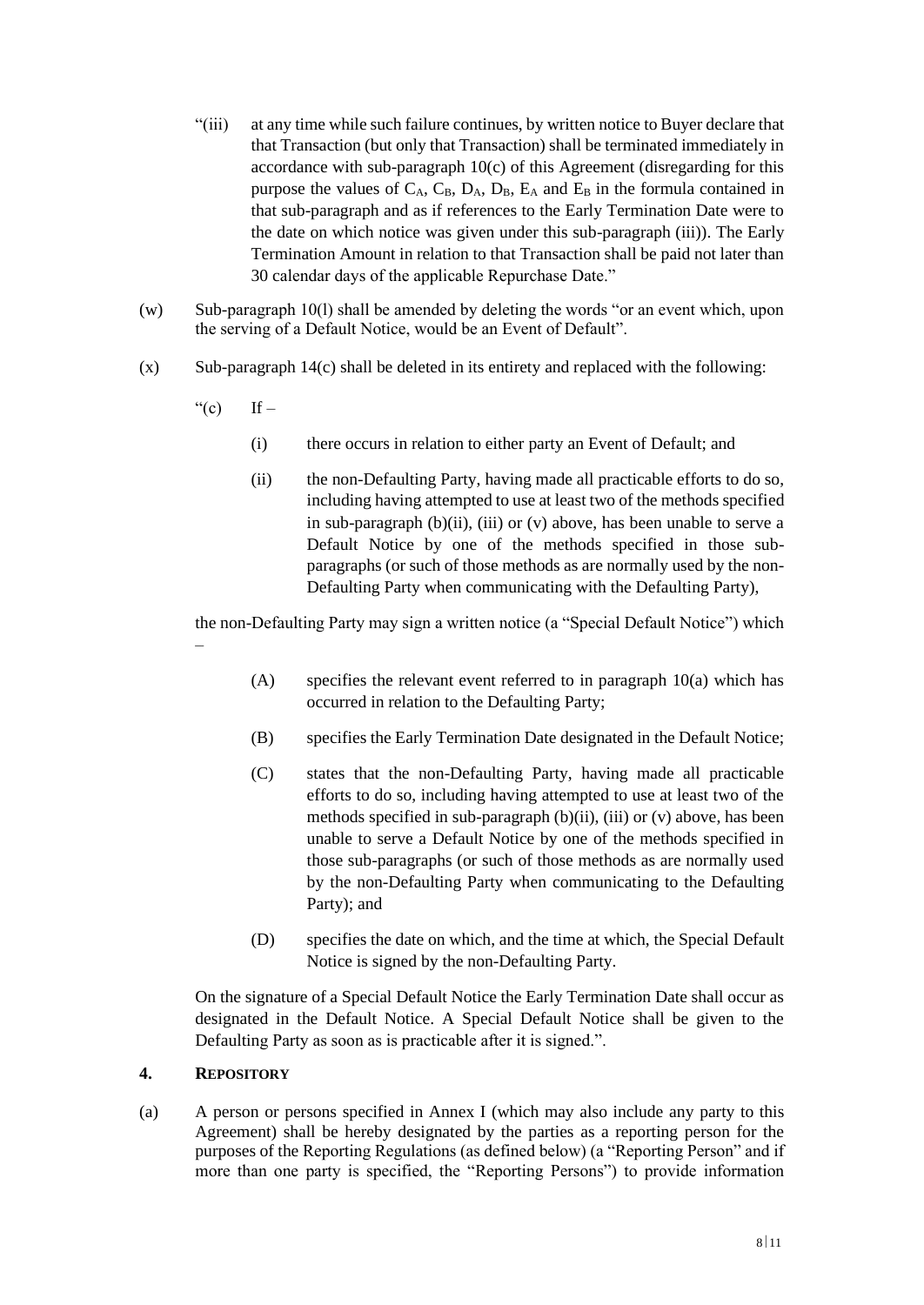regarding the Agreement and, to the extent required under the Reporting Regulations<sup>1</sup>, each Transaction made thereunder to the Repository<sup>2</sup>.

- (b) Each party hereby irrevocably consents to: (i) the disclosure, delivery and transfer by the Reporting Person of information in connection with the Agreement and any Transactions hereunder to the Repository, as required by the Reporting Regulations and the terms of the repository services and other regulations adopted by the Repository; and (ii) the disclosure, delivery and transfer of such information to the Reporting Person.
- (c) Each party to the Agreement designated as a Reporting Person undertakes to the other party that it will, or, if the Reporting Person is not a party to the Agreement, each party to the Agreement on whose behalf the Reporting Person is acting undertakes to the other party to procure that such Reporting Person will, report the Agreement (and any amendments to the terms thereof) and, to the extent required under the Reporting Regulations, all Transactions thereunder (and any amendments to the terms thereof) in the manner stipulated by, and within the timeframe<sup>3</sup> set out in the Reporting

<sup>1</sup> Note: The Reporting Regulation requires that information on a transaction made under the terms of a master agreement be provided to a repository in accordance with the Reporting Regulations by certain categories of legal entities incorporated under the laws of the Russian Federation expressly listed in the Reporting Regulations (including credit organisations, professional securities market participants, non-governmental pension funds, management companies of investment funds, mutual investment funds and non-governmental pension funds, joint stock investment funds, trade organiser, clearing organisations and insurance companies). Other Russian legal entities (including Russian corporates) are required to report transactions to the repository only after passing certain thresholds under such transactions. Foreign entities are not required to report the Agreement and Transactions to the repository.

At the same time, reporting of the master agreement will always be a pre-requisite to enforceability of close-out netting provisions under the GMRA in insolvency of a Russian counterparty. Therefore, in the scenario where no party to a master agreement is subject to the mandatory reporting, it is strongly advisable that the foreign counterparty insists that the reporting undertakings in Section 4 are included in the master agreement. The foreign counterparty may wish to become the Reporting Person or designate the Russian counterparty or any third party as the Reporting Person. As to the reporting of the Transactions, in this scenario, failure to report the Transactions will not affect enforceability of close-out netting and would not be required under the Reporting Regulations.

<sup>&</sup>lt;sup>2</sup> Note: The parties to the GMRA are free to designate one party or both parties or a third party (or third parties) to act as the Reporting Person for the purposes of registration of the GMRA and the Transactions thereunder with a repository pursuant to the Reporting Regulation. If a third party is designated by the parties as a Reporting Person, the parties should also indicate on whose behalf such Reporting Person is acting. As discussed above, foreign counterparties are exempt from the mandatory reporting requirements and therefore do not need to be designated as Reporting Persons or designate third party to act as a Reporting Person on their behalf, except where no party is subject to the mandatory reporting requirements and the Russian counterparty refuses to act as the Reporting Person, in which case the foreign counterparty may need to act as the Reporting Person to voluntarily report the Agreement in order to preserve the benefit of the close-out netting (as discussed above). The provisions of this Section 4 may need to be amended to reflect the relevant arrangements.

 $3\text{ Note: The information on the entry into the master agreement may be registered with a repository any.}$ time before the entry into the first transaction thereunder, and in case where one of the parties is subject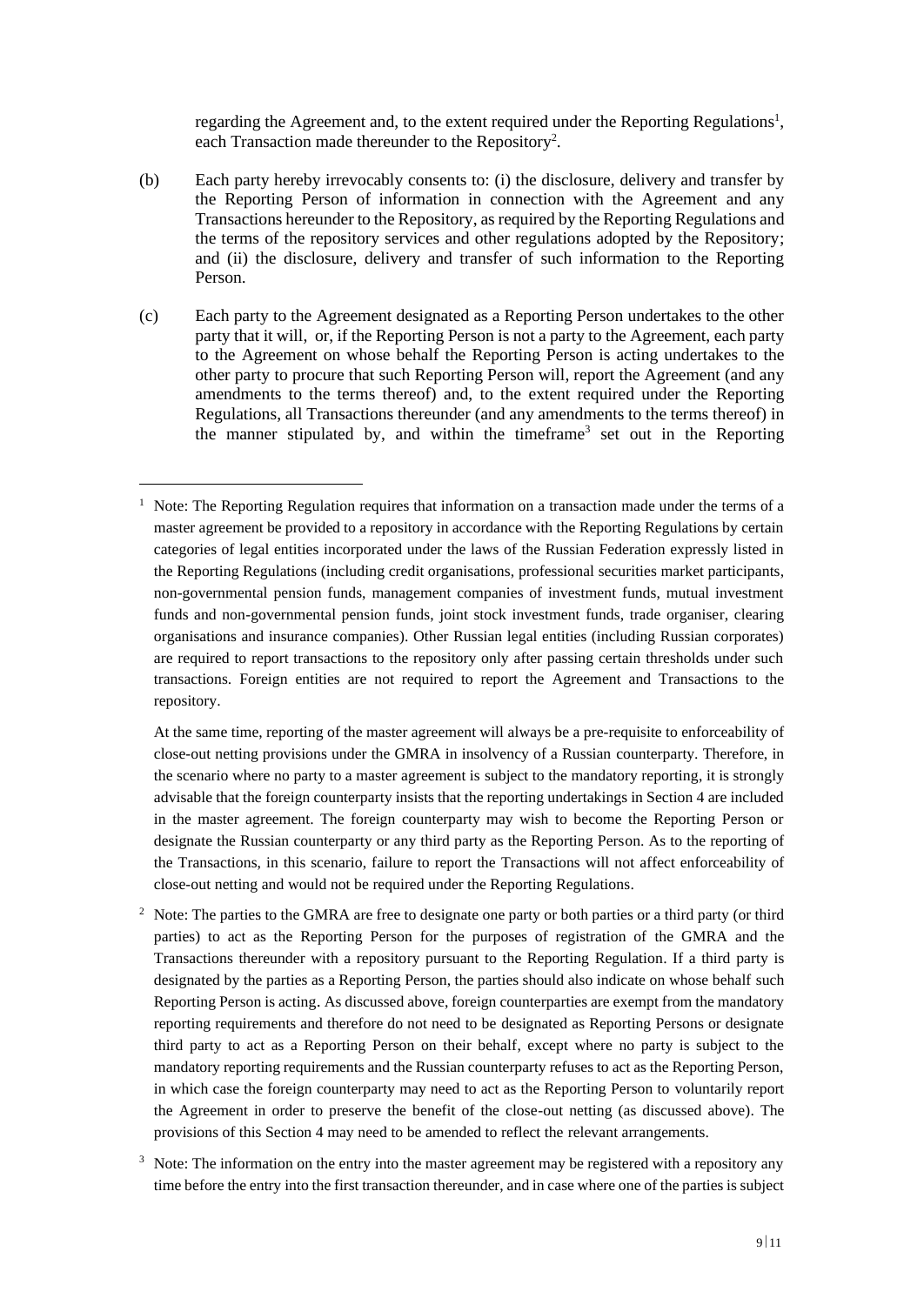Regulations or this Agreement and the terms of the repository services and other regulations adopted by the Repository<sup>4</sup>. If so specified by the parties in Annex I, failure by a party to perform its obligations under this sub-paragraph 4(c) shall not constitute an Event of Default under paragraph 10(a)(x) of the Agreement.

- (d) If the parties specify in Annex I that this paragraph 4(d) shall apply, it shall be a condition precedent to each Transaction that the Agreement is properly reported to the Repository by the Reporting Person in accordance with the Reporting Regulations. A party to the Agreement designated as a Reporting Person, or, if the Reporting Person is not a party to the Agreement, a party to the Agreement on whose behalf the Reporting Person is acting, shall provide to the other party evidence in form and substance acceptable to it, acting reasonably, that the Agreement has been properly reported in accordance with the Reporting Regulations as a condition precedent to the first Transaction. 5
- (e) If the parties specify in Annex I that this paragraph 4(e) shall apply, each party to the Agreement designated as a Reporting Person, and, if any Reporting Person is not a party to the Agreement, each party to the Agreement on whose behalf the Reporting Person is acting, represents to the other party that from and including the date on which it has entered into the repository services agreement with the Repository, on the date on which any Transaction is entered into under the Agreement, and on each date a payment and/or delivery is made under this Agreement, including any Transaction hereunder:
	- (i) the Agreement has been properly reported to the Repository in accordance with Reporting Regulations and remains registered with the Repository;
	- (ii) it has duly entered into the repository services agreement with the Repository, has duly performed its obligations under the repository services agreement and it has used its reasonably best efforts to ensure that the repository services agreement is in full force and effect;
	- (iii) if the Reporting Person is not a party to the Agreement, such Reporting Person has duly entered into the repository services agreement with the Repository, has duly performed its obligations under the repository services agreement and it has used its reasonably best efforts to ensure that the repository services agreement is in full force and effect; and
	- (iv) it has duly reported the identity of the Reporting Person to the Repository.

Each party to the Agreement designated as a Reporting Person, and, if any Reporting Person is not a party to the Agreement, each party to the Agreement on whose behalf the Reporting Person is acting, undertakes to promptly notify the other party to the Agreement if any repository

to mandatory reporting requirements under the Reporting Regulation, not later than within three business days after the entry into the first transaction thereunder.

<sup>4</sup> Note: Under the Reporting Regulations, information on the master agreement (its execution, any amendment and termination) and on each transaction made under the terms of such master agreement is to be submitted to the same repository.

<sup>5</sup> Note: Under Article 4.1 of the Federal Law "On Insolvency (Bankruptcy)" No. 127-FZ dated 26 October 2002 (as amended), only the master agreement is required to be reported to a repository to satisfy the condition for enforceability of close-out netting provisions under the GMRA in insolvency of a Russian counterparty.